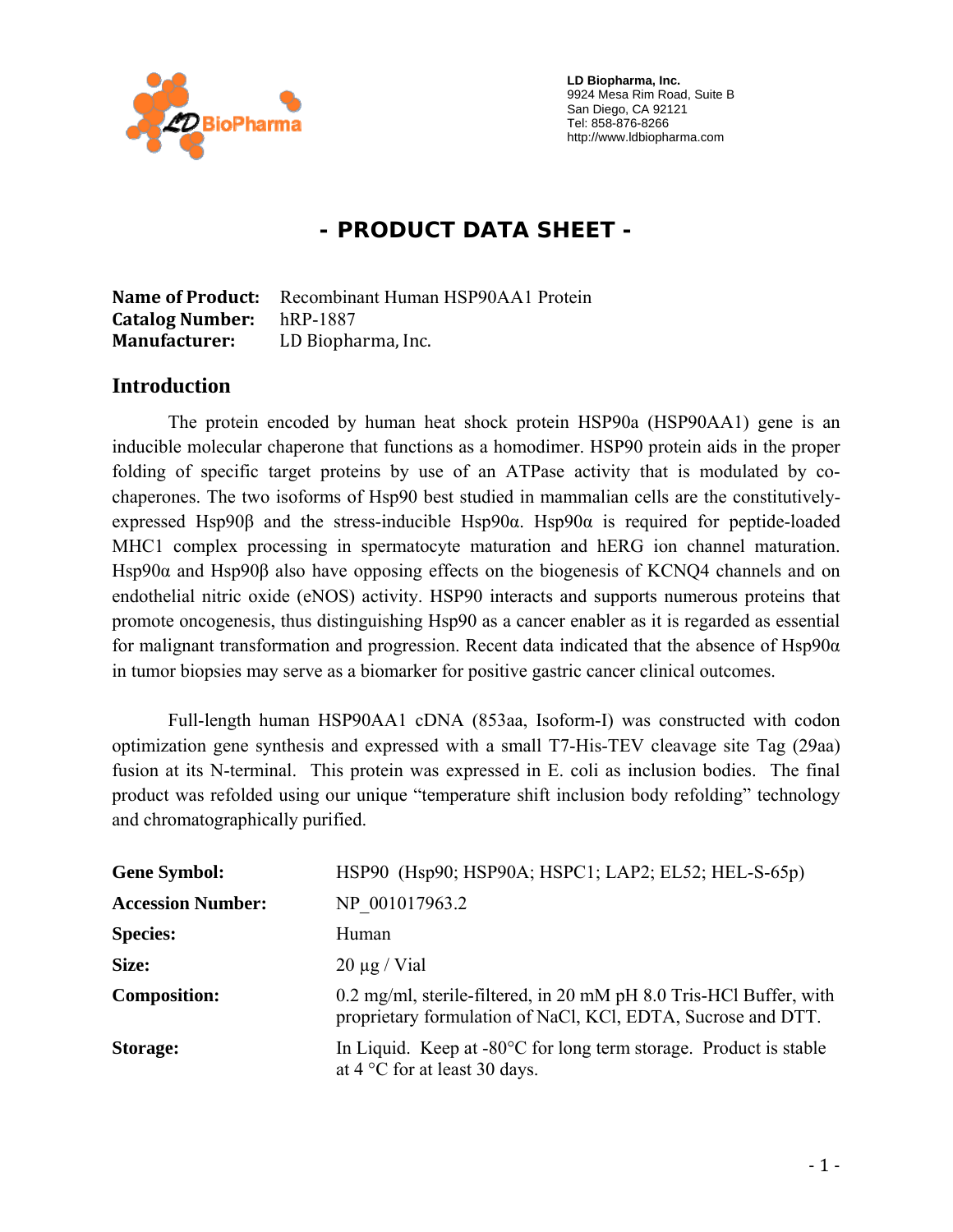

 **LD Biopharma, Inc.**  9924 Mesa Rim Road, Suite B San Diego, CA 92121 Tel: 858-876-8266 http://www.ldbiopharma.com

**Key References** 

 Zuehlke AD, et al., *Regulation and function of the human HSP90AA1 gene* Gene 570 (1), 8-16 (2015)

 Kuballa P, et al., *Induction of heat shock protein HSPA6 (HSP70B') upon HSP90 inhibition in cancer cell lines*. FEBS Lett. 589 (13), 1450-1458 (2015)

 Li D, et al., *A cytosolic heat shock protein 90 and cochaperone CDC37 complex is required for RIP3 activation during necroptosis*. Proc. Natl. Acad. Sci. U.S.A. 112 (16), 5017- 5022 (2015)

 Nanduri P, et al., *Chaperone-mediated 26S proteasome remodeling facilitates free K63 ubiquitin chain production and aggresome clearance*. J. Biol. Chem. 290 (15), 9455-9464 (2015)

# **Applications**

- 1. May be used for in vitro HSP90a mediated inducible molecular chaperone regulation study in protein refolding for cancer cells by intracellular delivery of this protein with ProFectin Reagent.
- 2. May be used for protein-protein interaction assay.
- 3. As enzymatic substrate for various proteases.
- 4. As immunogen for specific antibody production.

## **Quality Control**

Purity:  $> 90\%$  by SDS-PAGE.

## **Recombinant Protein Sequence**

MASMTGGQQMGRGHHHHHHGNLYFQGGEFPPCSGGDGSTPPGPSLRDRDCPAQSAEYPRDRLDP RPGSPSEASSPPFLRSRAPVNWYQEKAQVFLWHLMVSGSTTLLCLWKQPFHVSAFPVTASLAFR QSQGAGQHLYKDLQPFILLRLLMPEETQTQDQPMEEEEVETFAFQAEIAQLMSLIINTFYSNKE IFLRELISNSSDALDKIRYESLTDPSKLDSGKELHINLIPNKQDRTLTIVDTGIGMTKADLINN LGTIAKSGTKAFMEALQAGADISMIGQFGVGFYSAYLVAEKVTVITKHNDDEQYAWESSAGGSF TVRTDTGEPMGRGTKVILHLKEDQTEYLEERRIKEIVKKHSQFIGYPITLFVEKERDKEVSDDE AEEKEDKEEEKEKEEKESEDKPEIEDVGSDEEEEKKDGDKKKKKKIKEKYIDQEELNKTKPIWT